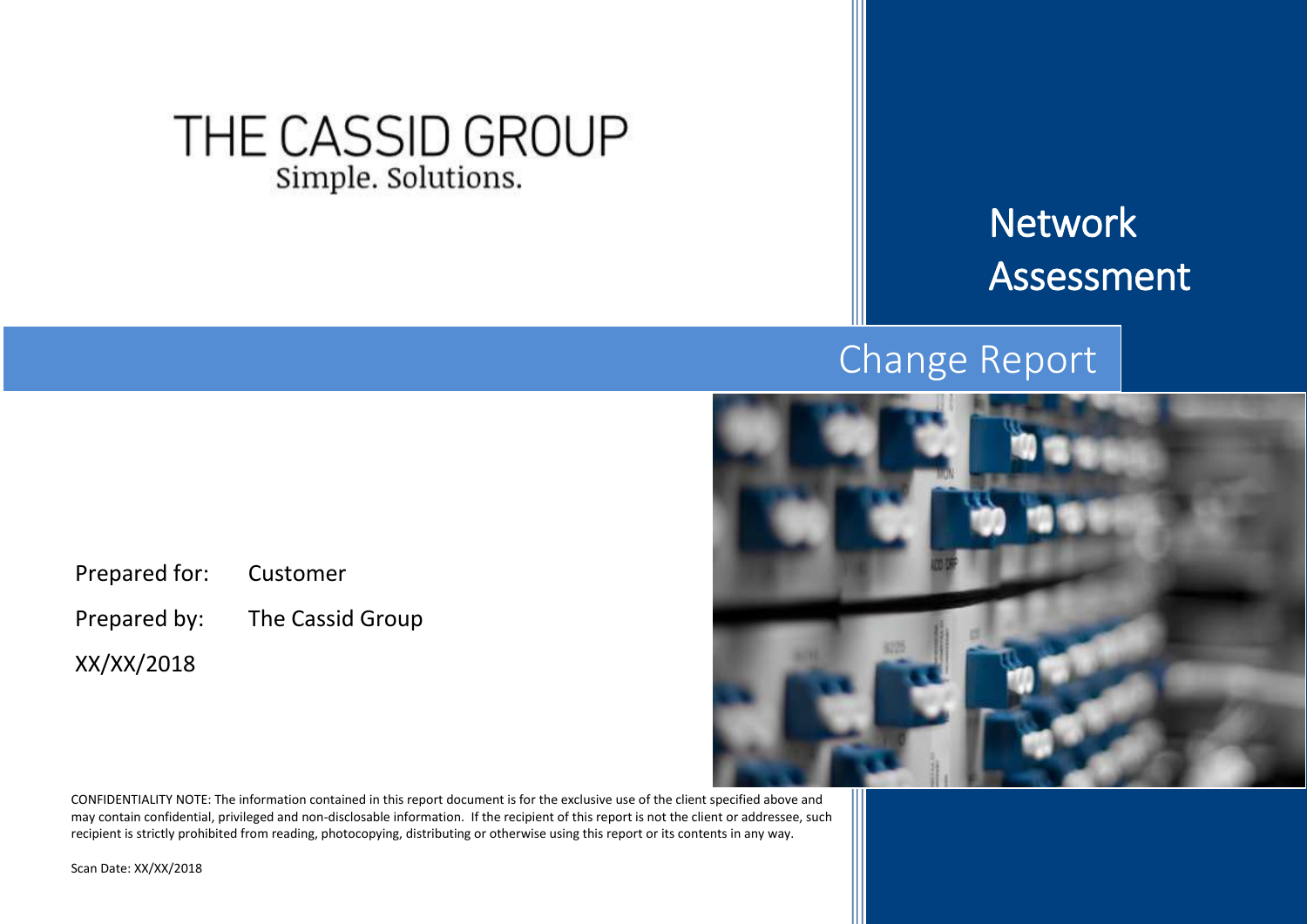#### **Table of Contents**

- 1. Assessment Summary
- 2. Domain : CustDomain.com
	- 2.1 Domain Controllers
	- 2.2 FSMO Roles
	- 2.3 Organizational Units
	- 2.4 Group Policy Objects
	- 2.5 Users
	- 2.6 Security Groups
	- 2.7 Computers in Domain
	- 2.8 Domain Service: DHCP
	- 2.9 MS SQL Servers
	- 2.10 Web Servers
	- 2.11 Time Servers
	- 2.12 Printers
	- 2.13 Exchange Servers
	- 2.14 Network Shares
	- 2.15 Major Applications
	- 2.16 Domain DNS
- 3. Internet Access
- 4. Non A/D Devices
- 5. Internet Domain
- 6. System Password Strength Assessment
- 7. Patch Summary
- 8. Listening Ports
- Appendix I: Detailed Computer Analysis

NOTE: This change report only shows detail for items that are different between the two assessments. Sections where no changes were made will not contain data, and will instead report *No Change*.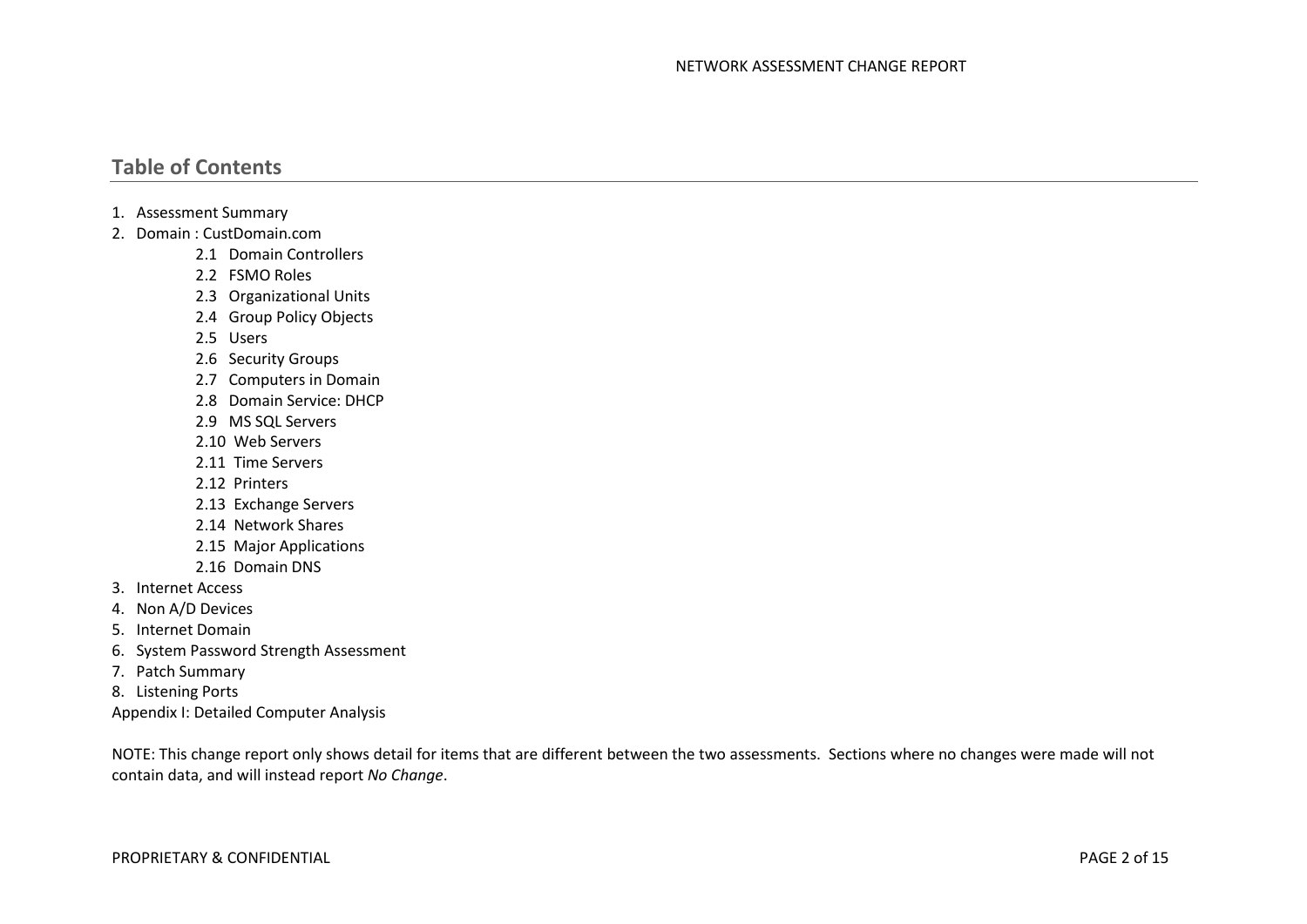## **Discovery Tasks**

Each task which performed during the network assessment process is detailed below. Entries which do not have a  $\checkmark$  were not performed.

|   | <b>Task</b>                                             | Description                                                                                     |
|---|---------------------------------------------------------|-------------------------------------------------------------------------------------------------|
| ✓ | <b>Detect Domain Controllers</b>                        | Identifies Domain Controllers and Online status.                                                |
|   | <b>FSMO Role Analysis</b>                               | Enumerates FSMO roles at the site.                                                              |
|   | <b>Enumerate Organization Units and Security Groups</b> | Lists the Organizational units and Security Groups with members.                                |
|   | <b>User Analysis</b>                                    | List of users in AD, status, and last login/use. Helps identify potential security risks.       |
|   | <b>Detect Local Mail Servers</b>                        | Mail server(s) found on the network.                                                            |
|   | <b>Detect Time Servers</b>                              | Time server(s) found on the network.                                                            |
| ✓ | Discover Network Shares                                 | Comprehensive list of Network Shares by Server.                                                 |
| ✓ | <b>Detect Major Applications</b>                        | Major apps / versions and count of installations.                                               |
| ✓ | Web Server Discovery and Identification                 | List of web servers and type.                                                                   |
|   | System by System Event Log Analysis                     | Last 5 System and App Event Log errors for servers.                                             |
|   | Detailed Domain Controller Event Log Analysis           | List of event log entries from the past 24 hours for the Directory Service, DNS Server and File |
|   |                                                         | Replication Service event logs.                                                                 |
|   | Network Discovery for Non-A/D Devices                   | List of non AD devices responding to network requests.                                          |
| ✓ | <b>SQL Server Analysis</b>                              | List of SQL Servers and associated database(s).                                                 |
|   | Internet Domain Analysis                                | 'Whois" check for company domain(s).                                                            |
|   | Password Strength Analysis                              | Uses MBSA to identify computers with weak passwords that may pose a security risk.              |
|   | <b>Missing Security Updates</b>                         | Uses MBSA to identify computers missing security updates.                                       |
|   | Internet Access and Speed Test                          | Test of internet access and performance.                                                        |
|   | <b>External Security Vulnerabilities</b>                | List of Security Holes and Warnings from External Vulnerability Scan.                           |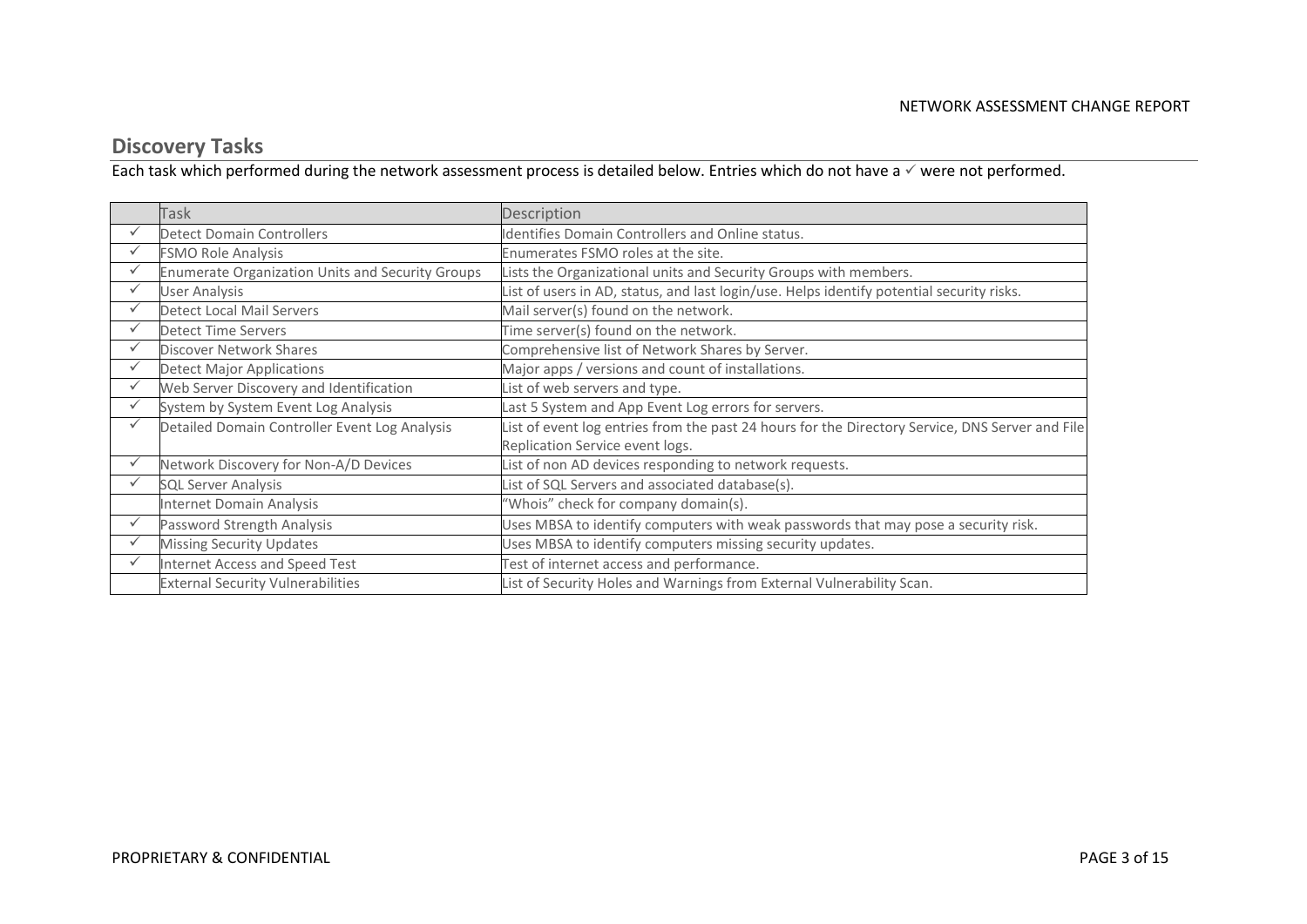## **1. Assessment Summary – Changes from previous scan**

The summary from the previous and current assessment, as well as the change, is listed below. Any row highlighted yellow indicates a change.

| <b>Domain</b>                               | <b>Previous</b> | <b>Current</b> | Change         |  |  |  |  |
|---------------------------------------------|-----------------|----------------|----------------|--|--|--|--|
| <b>Domain Controllers</b>                   | 3               | 3              | 0              |  |  |  |  |
| Number of Organizational Units              | 22              | 22             | $\overline{0}$ |  |  |  |  |
| <b>Users</b>                                |                 |                |                |  |  |  |  |
| # Enabled                                   | 90              | 92             | $\overline{2}$ |  |  |  |  |
| Last Login within 30 days                   | 36              | 38             | $\overline{2}$ |  |  |  |  |
| Last Login older than 30 days               | 36              | 38             | $\overline{2}$ |  |  |  |  |
| # Disabled                                  | 21              | 21             | 0              |  |  |  |  |
| Last Login within 30 days                   | $\mathbf{0}$    | 0              | 0              |  |  |  |  |
| Last Login older than 30 days               | 21              | 21             | $\overline{0}$ |  |  |  |  |
| <b>Security Group</b>                       |                 |                |                |  |  |  |  |
| Groups with Users                           | 36              | 36             | $\overline{0}$ |  |  |  |  |
| # Total Groups                              | 65              | 65             | 0              |  |  |  |  |
| <b>Computers in Domain</b>                  |                 |                |                |  |  |  |  |
| <b>Total Computers</b>                      | 72              | 75             | 3              |  |  |  |  |
| Last Login within 30 days                   | 34              | 35             | $\overline{1}$ |  |  |  |  |
| Last Login older than 30 days               | 38              | 40             | $\overline{2}$ |  |  |  |  |
| <b>Windows 2000 Professional</b>            | $\overline{2}$  | $\overline{4}$ | $\overline{2}$ |  |  |  |  |
| Windows 7 Professional                      | 7               | 7              | 0              |  |  |  |  |
| <b>Windows Server 2003</b>                  | $\overline{6}$  | $\overline{7}$ | $\overline{1}$ |  |  |  |  |
| Windows Server 2008 R2 Enterprise           | $\mathbf{1}$    | $\mathbf{1}$   | 0              |  |  |  |  |
| Windows Server 2008 R2 Standard             | 3               | 3              | $\Omega$       |  |  |  |  |
| Windows Server <sup>®</sup> 2008 Enterprise | 5               | 5              | 0              |  |  |  |  |
| <b>Windows XP Professional</b>              | 48              | 48             | $\overline{0}$ |  |  |  |  |
| <b>Miscellaneous</b>                        |                 |                |                |  |  |  |  |
| Non-A/D Systems                             | 24              | 24             | 0              |  |  |  |  |
| <b>MX Records</b>                           | $\Omega$        | $\Omega$       | 0              |  |  |  |  |
| <b>MS SQL Servers</b>                       | $\overline{8}$  | 9              | $\overline{1}$ |  |  |  |  |
| <b>Web Servers</b>                          | 26              | 28             | $\overline{2}$ |  |  |  |  |
| <b>Printers</b>                             | 8               | 9              | $\overline{1}$ |  |  |  |  |
| <b>Exchange Servers</b>                     | $\overline{2}$  | $\overline{2}$ | $\overline{0}$ |  |  |  |  |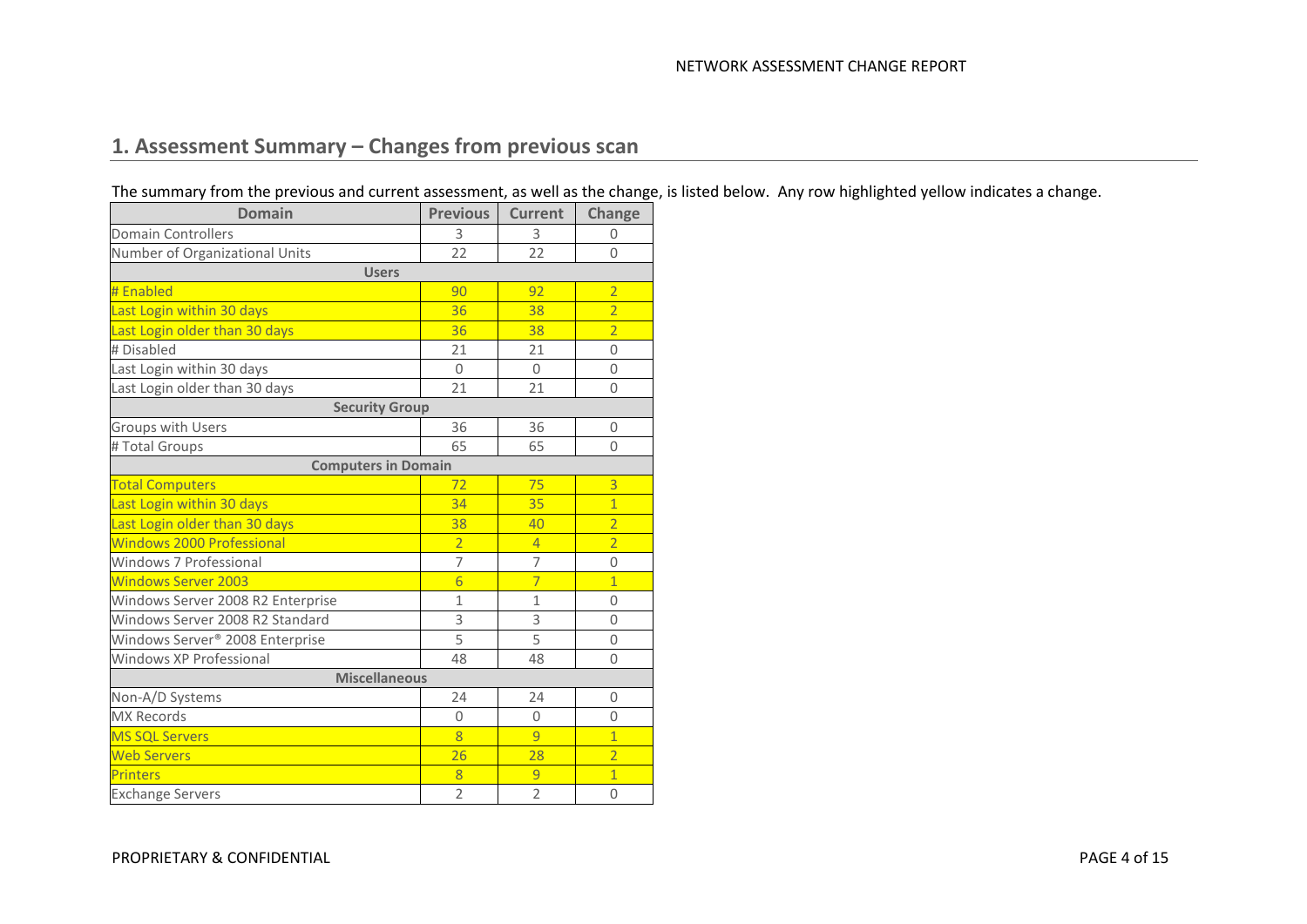| <b>Network Shares</b>                     | 198       |     |  |
|-------------------------------------------|-----------|-----|--|
| Installed Applications                    | 822       | 822 |  |
| <b>Potential or Severe Security Risks</b> | <u>14</u> |     |  |
| <b>Potential Insecure Listening Ports</b> |           |     |  |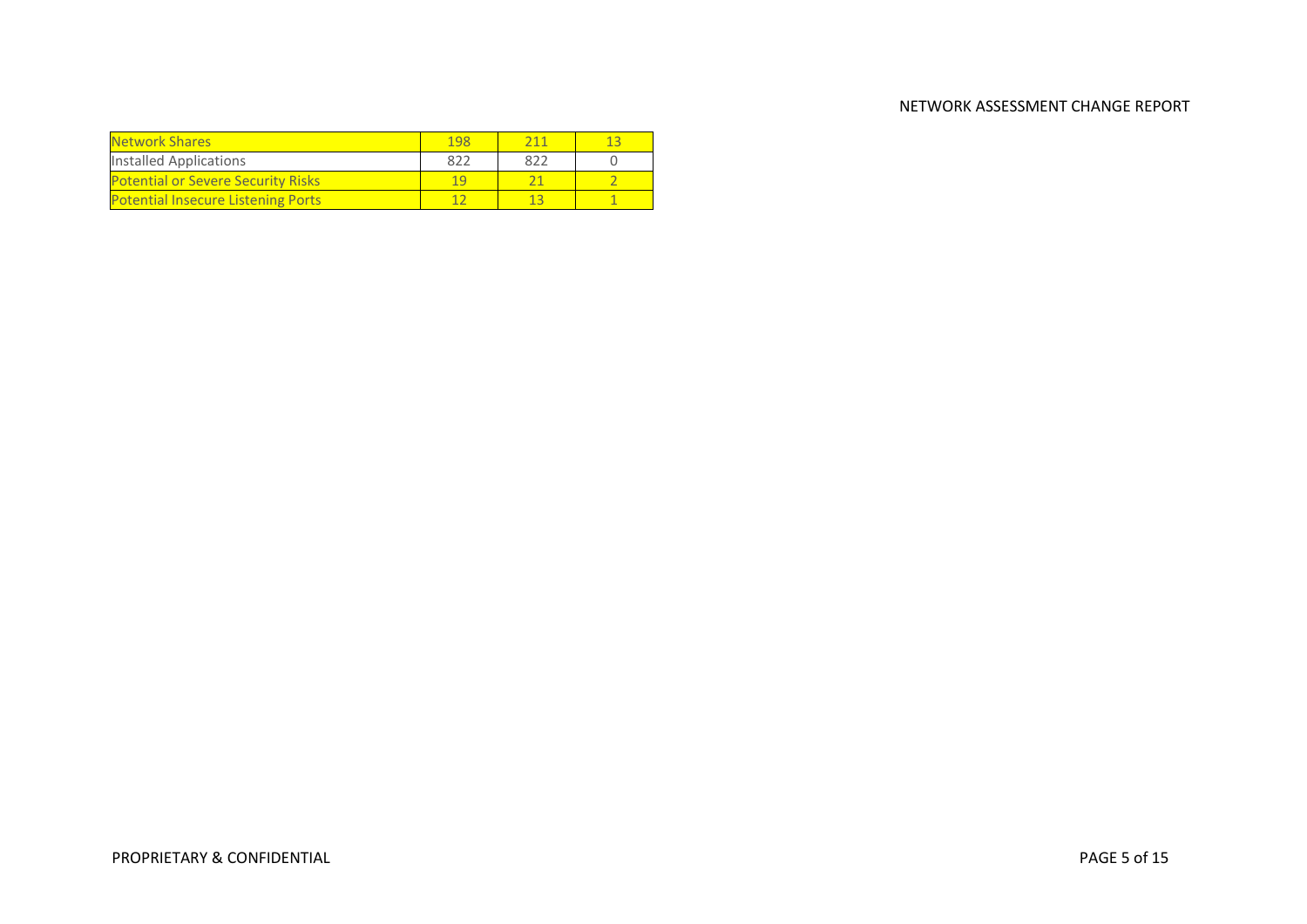#### **2.1 Domain Controllers**

All Domain Controllers which were added, removed, or modified between the previous and current assessments are listed below. There are 3 domain controllers:

| <b>Change Status</b> | Domain Controller | <b>Status</b> |
|----------------------|-------------------|---------------|
| No Change            |                   |               |

#### **2.2 FSMO Roles**

The FSMO Roles are a set of roles needed to operate a Windows domain. Any FSMO Roles which were added, removed, or modified between the previous and current assessment are listed below.

| Role                                  | <b>ROIL</b> | Controlle.<br>Hidil | <b>GULIU</b> |
|---------------------------------------|-------------|---------------------|--------------|
| No <sub>c</sub><br>Chang <sup>r</sup> |             |                     |              |

#### **2.3 Organizational Units**

Any organizational units which were added, removed, or modified between the previous and current assessment are listed below.

● **CustDomain.com**

#### **2.4 Group Policy Objects**

Any Organization Units (OU) and applied group policies which were added, removed, or modified between the previous and current assessment are listed below.

*No Change*

#### **2.5 Users**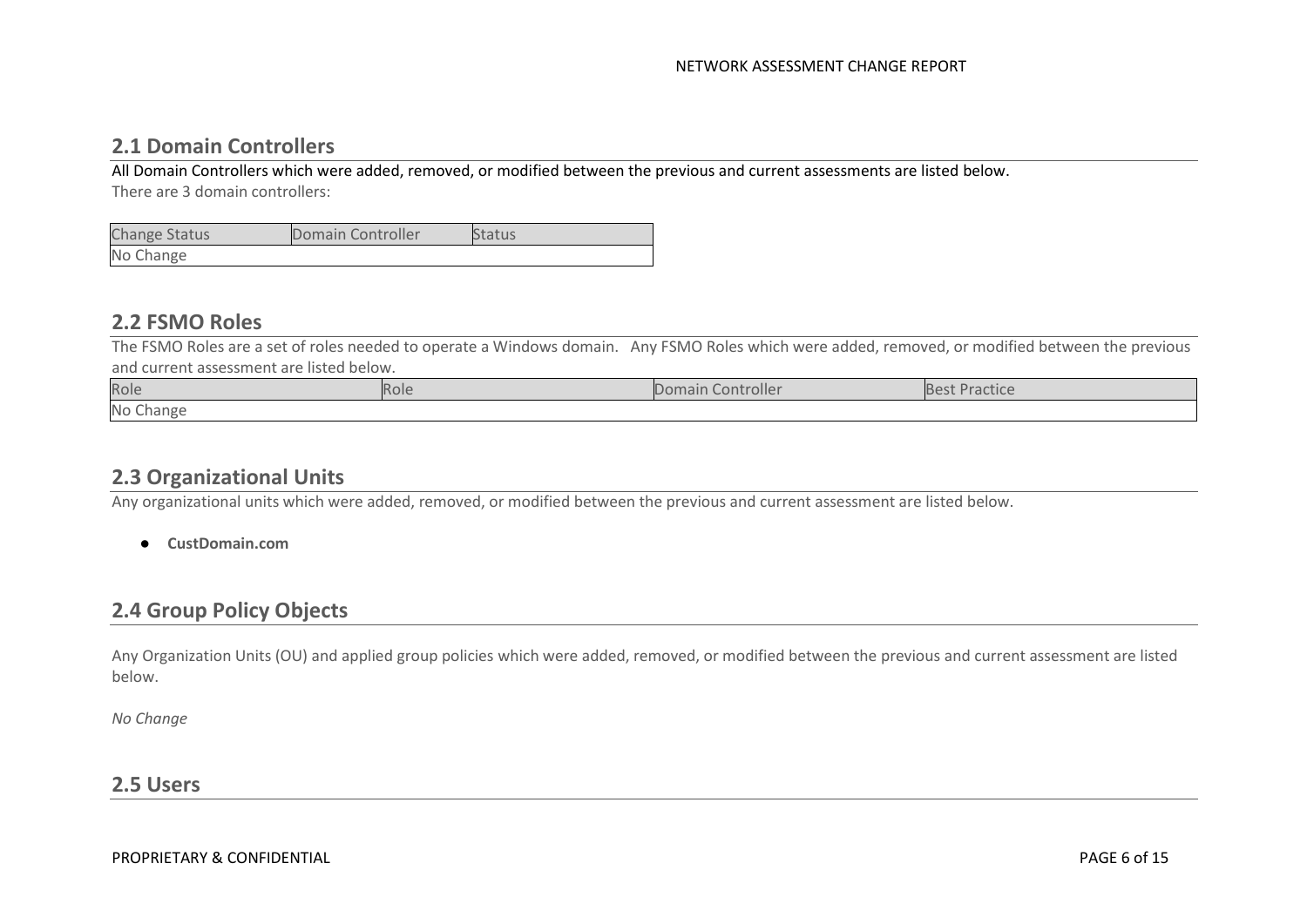Any users which were added, removed, or modified between the previous and the current assessment are listed below. 113 total users

| <b>Change Status</b> | <b>User</b>    | Display Name    | Enabled | Last Login             |
|----------------------|----------------|-----------------|---------|------------------------|
| Added                | ministrator2   | 'Administrator2 | Enabled | 12/17/2011  4:11:03 PM |
| Added                | <b>Barbara</b> | Barbara Whitman | Enabled | 12/12/2011 12:09:11 PM |

#### **2.6 Security Groups**

Any security groups which were added, removed, or modified between the previous and the current assessment are listed below.

| <b>Change Status</b> | Group                                        | <b>Members</b>                                                      |
|----------------------|----------------------------------------------|---------------------------------------------------------------------|
| Added                | <b>Front Desk Rotation</b>                   | <b>Enabled:</b> Tom Whiteman (Unchanged), Sandy Rogers (Unchanged), |
|                      | (CustDomain.com/Builtin/Front Desk Rotation) | Christina Mason (Unchanged)                                         |
|                      | 3 Total: 3 Enabled, 0 Disabled               |                                                                     |

#### **2.7 Computers in Domain**

Any computers which were added, removed, or modified between the previous and the current assessment are listed below.

| Change Status  | Computer Name   | IP Address(es) | <b>DNS Entries</b>    | <b>Operating Systems</b>                | Last Login            |
|----------------|-----------------|----------------|-----------------------|-----------------------------------------|-----------------------|
| <b>Deleted</b> | Sarah-W2K       | 179.14.217.19  | Sarah-                | Windows 2000                            | <never></never>       |
|                |                 |                | W2K.CustDomain.com    | Professional                            |                       |
| <b>Deleted</b> | <b>JDUNCAN3</b> |                |                       | Windows XP Professional <never></never> |                       |
| Added          | CS-SRV02        | 179.14.217.33  | $CS-$                 | Windows Server 2003                     | 12/12/2011 2:12:20 PM |
|                |                 |                | SRV02.CustDomain.com  |                                         |                       |
| Added          | James-W2K       | 179.14.217.49  | James-                | Windows 2000                            | <never></never>       |
|                |                 |                | W2K.CustDomain.com    | Professional                            |                       |
| Added          | James-Laptop    | 179.14.217.53  | James-                | Windows 2000                            | <never></never>       |
|                |                 |                | Laptop.CustDomain.com | Professional                            |                       |
| Added          | David-W2K       | 179.14.217.19  | Sarah-                | Windows 2000                            | <never></never>       |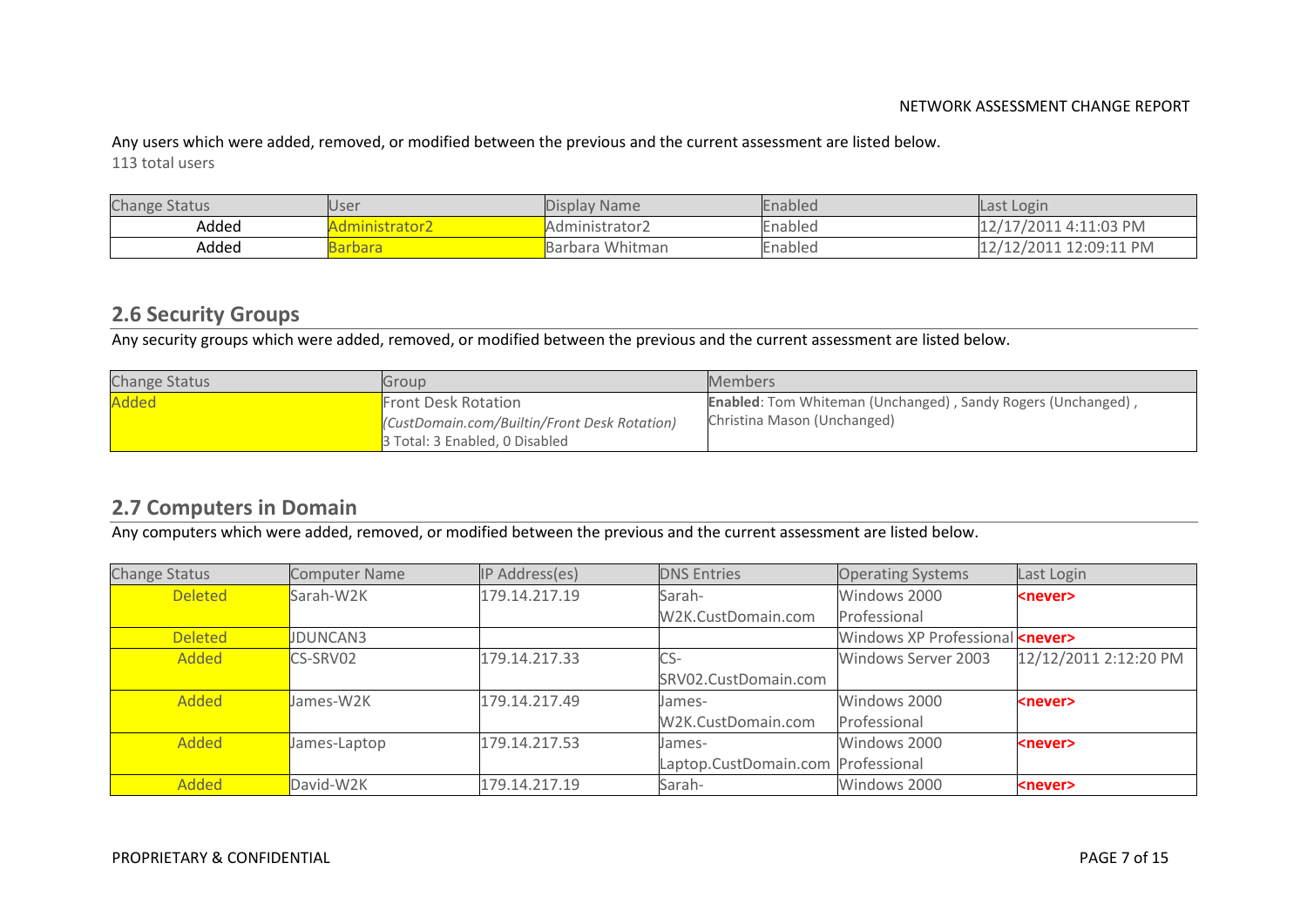|  | nain.com<br>. | ۱۰ ل<br>siona.<br>∩τρ∙                             |
|--|---------------|----------------------------------------------------|
|  |               | ۸۸<br>าตด<br>.<br>O(E)<br>$\sqrt{ }$<br>ישוב.<br>. |

#### **2.8 Domain Service: DHCP**

Any DHCP services which were added, removed, or modified between the previous and the current assessment are listed below.

| Served By:                |  |
|---------------------------|--|
| Errors (last<br>24 hours) |  |

#### **2.9 MS SQL Servers**

Any MS SQL Servers which were added, removed, or modified between the previous and the current assessment are listed below.

| <b>Change Status</b> | Computer Name | <b>Instance</b>  | Version      | # of Databases | Active SQL Agent Jobs? |
|----------------------|---------------|------------------|--------------|----------------|------------------------|
| <u> Added</u>        | James-Laptop  | ACT <sup>-</sup> | 9.00.3042.00 | kunknown>      | <unknown></unknown>    |

#### **2.10 Web Servers**

Any Web Servers which were added, removed, or modified between the previous and the current assessment are listed below.

| <b>Change Status</b> | <b>Computer Name</b> | Listening Port | Server Type                       |
|----------------------|----------------------|----------------|-----------------------------------|
| Added                | James-Laptop         | 80/TCP         | Microsoft-IIS/6.0                 |
| Added                | CS-SRV02             | 80/TCP         | Cherokee/0.7.2 (Debian GNU/Linux) |

#### **2.11 Time Servers**

| Any time servers which were added, removed, or modified between the previous and the current assessment are listed below. |  |  |  |  |
|---------------------------------------------------------------------------------------------------------------------------|--|--|--|--|
| <b>Change Status</b><br><b>IP Address</b><br>Time Server Name                                                             |  |  |  |  |
| No Change                                                                                                                 |  |  |  |  |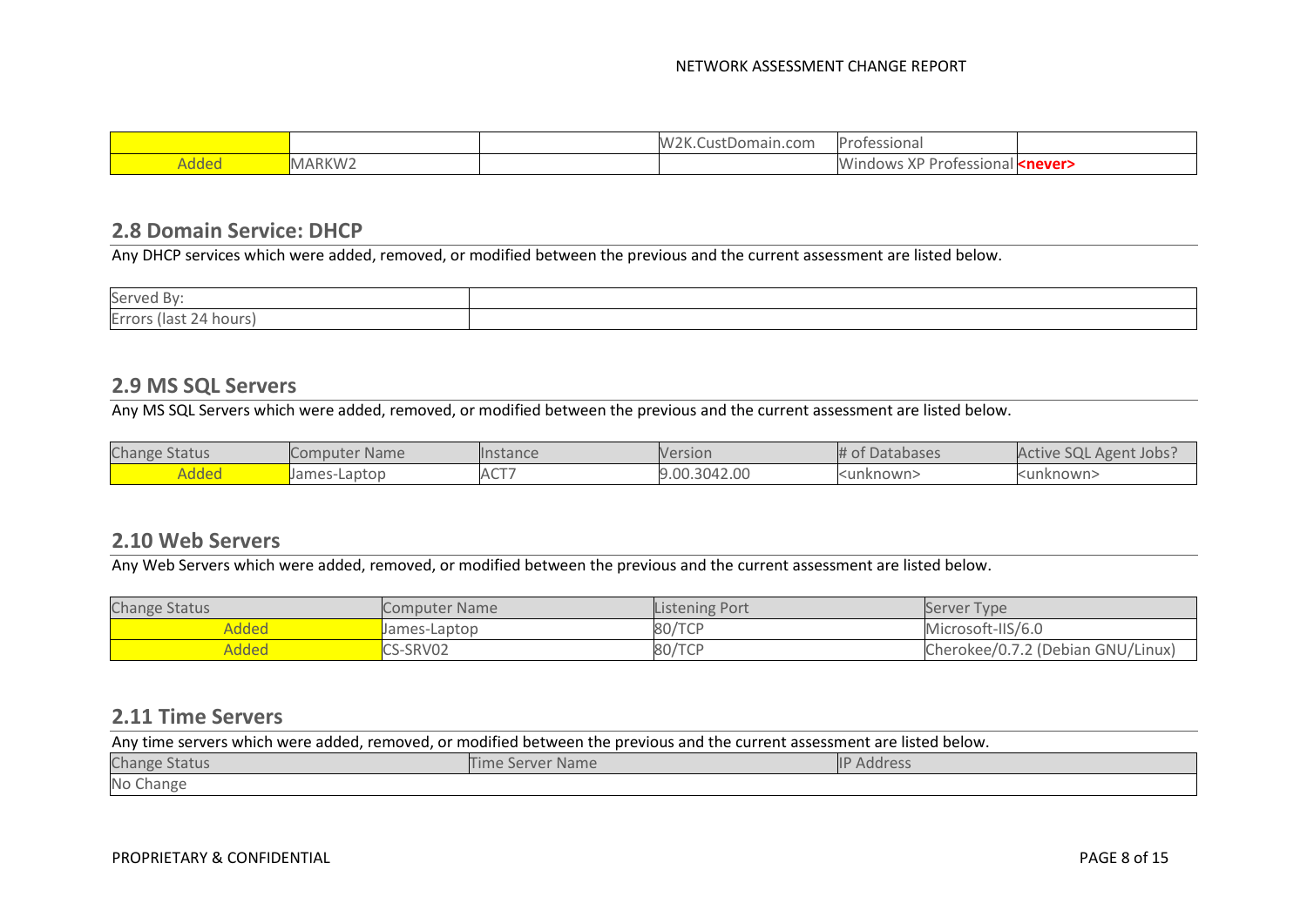#### **2.12 Printers**

| Any printers which were added, removed, or modified between the previous and the current assessment are listed below. |                        |                       |          |         |  |
|-----------------------------------------------------------------------------------------------------------------------|------------------------|-----------------------|----------|---------|--|
| <b>Change Status</b>                                                                                                  | <b>Printer Name</b>    | <b>Printer Server</b> | Location | Comment |  |
| Added                                                                                                                 | SRV01-RICOH 7770 PCL 4 |                       |          |         |  |

#### **2.13 Exchange Servers**

Any Exchange Servers which were added, removed, or modified between the previous and the current assessment are listed below.

| Change        | <b>Name</b> | <u>Ivpe</u> |
|---------------|-------------|-------------|
| <b>Status</b> | 100 I H     | erver       |
| No Change     |             |             |

#### **2.14 Network Shares**

Any Network Shares which were added, removed, or modified between the previous and the current assessment are listed below.

| <b>Hosted By</b> | Share UNC |
|------------------|-----------|
| No Change        |           |

#### **2.15 Major Applications**

A count of previous and current computers for each application installed, as well as the changed quantities, is listed below. Any changed row is highlighted.

| <b>Application Name</b>            | <b>Version</b> | # Computers | # Computers | Change |
|------------------------------------|----------------|-------------|-------------|--------|
|                                    |                | (Previous)  | (Current)   |        |
| 32 Bit HP CIO Components Installer | 3.1.1          |             |             |        |
| Adobe AIR                          | 2.7.0.19530    |             |             |        |
| Adobe Flash Player 10 ActiveX      | 10.2.152.32    |             |             |        |
| Adobe Reader X (10.1.0)            | 10.1.0         |             |             |        |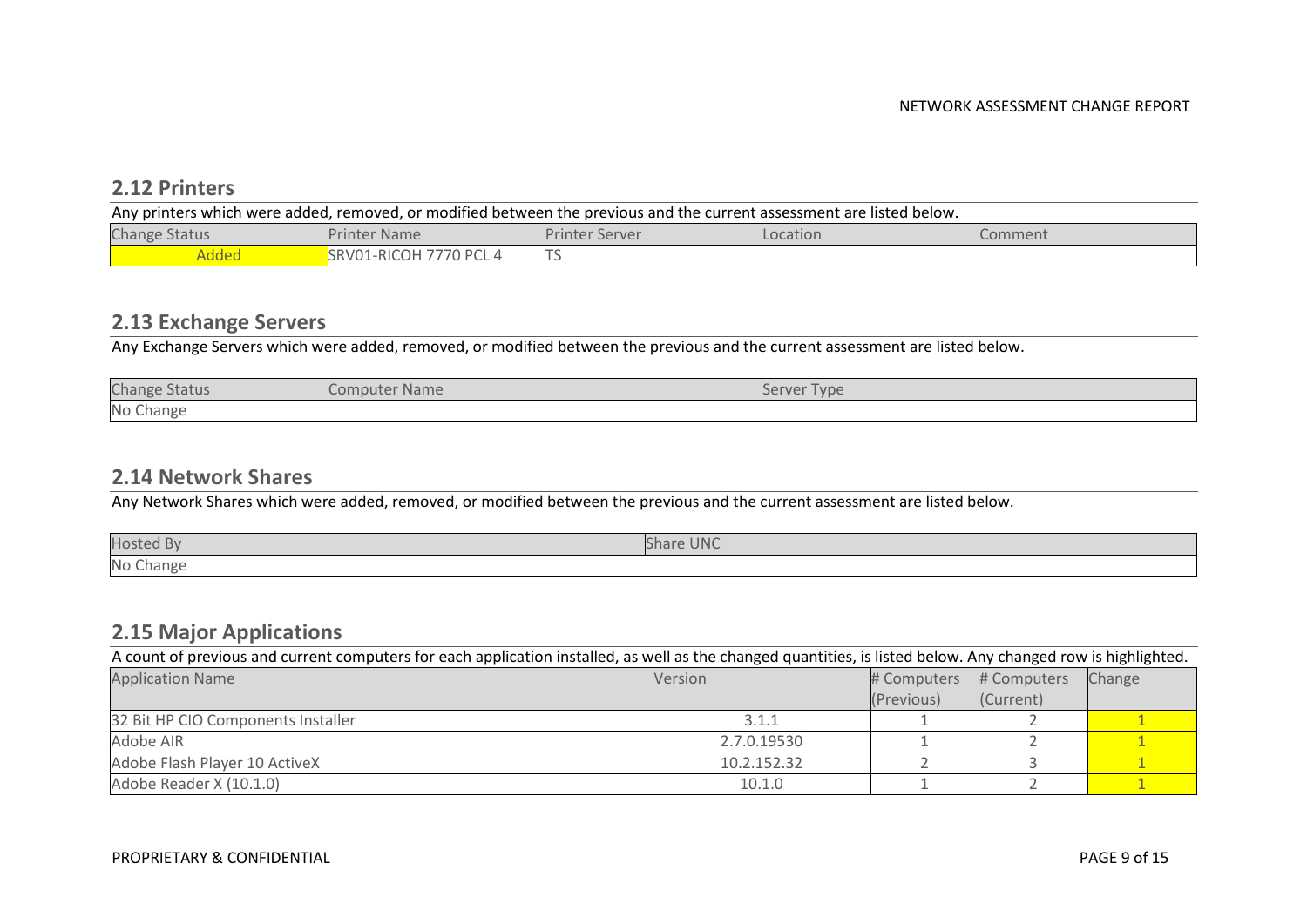| <b>APC PowerChute Business Edition Agent</b>     | $\mathbf 1$              | $\overline{2}$ | 3              | $\mathbf{1}$   |
|--------------------------------------------------|--------------------------|----------------|----------------|----------------|
| <b>ATI Display Driver</b>                        |                          | 3              | 4              | $\mathbf{1}$   |
| Automise Runtime 3.0.0.494                       | 3.0.0.494                | 10             | 11             | $\mathbf{1}$   |
| Brother Bradmin Light 1.18.0001                  | 1.18.0001                | $\mathbf{1}$   | $\overline{2}$ | $\overline{1}$ |
| Dell MFP 1125 WebPackage                         | 1.00.0000                | $\mathbf{1}$   | $\overline{2}$ | $\mathbf{1}$   |
| FreeMyIT Agent                                   | 2.0.0018                 | $\mathbf{1}$   | $\overline{2}$ | $\overline{1}$ |
| <b>Hewlett-Packard Survey Utility</b>            |                          | $\mathbf{1}$   | $\overline{2}$ | $\overline{1}$ |
| <b>HP Array Configuration Utility CLI</b>        | 7.85.18.0                | 3              | 4              | $\mathbf{1}$   |
| <b>HP Array Configuration Utility</b>            | 7.85.18.0                | 3              | 4              | $\overline{1}$ |
| <b>HP Array Diagnostic Utility</b>               | 7.85.16.0                | 3              | 4              | $\mathbf{1}$   |
| HP Insight Management Agents                     | 7.90.0.0                 | $\overline{2}$ | 3              | $\mathbf{1}$   |
| HP LighCS-Out Online Configuration Utility       | 1.5.1.1                  | $\overline{2}$ | 3              | $\mathbf{1}$   |
| HP ProLiant Integrated Management Log Viewer     | 5.13.0.0                 | $\overline{2}$ | 3              | $\overline{1}$ |
| <b>HP ProLiant Remote Monitor Service</b>        | 5.11.3.0                 | $\overline{2}$ | 3              | $\overline{1}$ |
| HP ProLiant Smart Array Device Manager Extension | 6.4.0.32                 | $\overline{2}$ | 3              | $\mathbf{1}$   |
| <b>HP Protect Your Data</b>                      |                          | 4              | 5              | $\mathbf{1}$   |
| HP System Management Homepage                    | 2.1.10                   | $\overline{2}$ | 3              | $\overline{1}$ |
| <b>HP Version Control Agent</b>                  | 2.1.9.790                | $\overline{2}$ | 3              | $\mathbf{1}$   |
| HPInsightDiagnostics                             | 7.9.0                    | $\overline{2}$ | 3              | $\mathbf{1}$   |
| Internet Explorer Q903235                        |                          | $\mathbf{1}$   | $\overline{2}$ | $\overline{1}$ |
| Java(TM) 6 Update 13                             | 6.0.130                  | $\overline{2}$ | 3              | $\mathbf{1}$   |
| Java(TM) 6 Update 3                              | 1.6.0.30                 | 3              | 4              | $\mathbf{1}$   |
| Kardin Budget System                             | 32.18                    | 3              | 4              | $\overline{1}$ |
| Kardin Consolidation System                      | 32.17                    | $\mathbf{1}$   | $\overline{2}$ | $\mathbf{1}$   |
| <b>KBOX</b>                                      | 4.3.20024                | 1              | $\overline{2}$ | $\mathbf{1}$   |
| Kiwi Syslog Daemon 8.3.4 (Standard Edition)      | 8.3.4 (Standard Edition) | $\mathbf 1$    | $\overline{2}$ | $\mathbf{1}$   |
| KONICA MINOLTA C360Series                        |                          | $\mathbf{1}$   | $\overline{2}$ | $\overline{1}$ |
| LiveUpdate 3.1 (Symantec Corporation)            | 3.1.0.90                 | 3              | 4              | $\overline{1}$ |
| MapMerge                                         |                          | 3              | 4              | $\overline{1}$ |
| Microsoft .NET Framework 1.1                     |                          | 15             | 16             | $\mathbf{1}$   |
| Microsoft .NET Framework 2.0 Service Pack 2      | 2.2.30729                | 12             | 13             |                |
| Microsoft .NET Framework 3.0 Service Pack 2      | 3.2.30729                | 12             | 13             | $\overline{1}$ |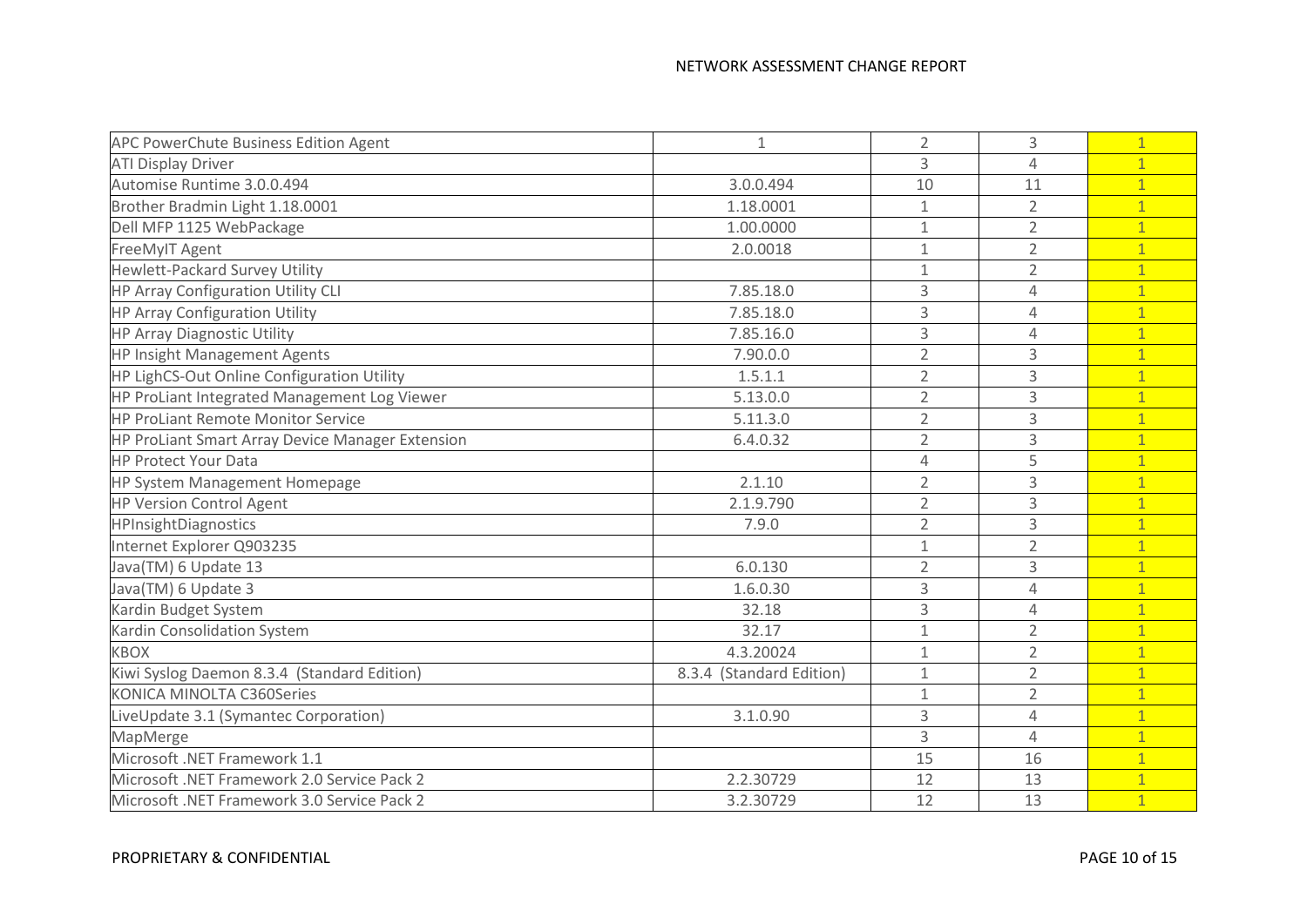| Microsoft .NET Framework 3.5 SP1                          |                | 16             | 17             | $\overline{1}$ |
|-----------------------------------------------------------|----------------|----------------|----------------|----------------|
| <b>Microsoft Application Error Reporting</b>              | 11.0.5228.1    | 3              | $\overline{4}$ | $\overline{1}$ |
| Microsoft Baseline Security Analyzer 2.1                  | 2.1.0000       | $1\,$          | $\overline{2}$ | $\mathbf{1}$   |
| Microsoft Internet Explorer Administration Kit 5          |                | $1\,$          | $\overline{2}$ | $\overline{1}$ |
| Microsoft Office 2000 Resource Kit Tools and Utilities    | 9.00.00.2010   | $1\,$          | $\overline{2}$ | $\overline{1}$ |
| Microsoft Office 2007 Service Pack 2 (SP2)                |                | $\overline{7}$ | 8              | $\mathbf{1}$   |
| Microsoft Office Access 2007                              | 12.0.6425.1000 | $\overline{2}$ | $\overline{3}$ | $\overline{1}$ |
| Microsoft Office Access MUI (English) 2007                | 12.0.6425.1000 | 6              | $\overline{7}$ | $\overline{1}$ |
| Microsoft Office Access Runtime (English) 2007            | 12.0.6425.1000 | $\mathsf{3}$   | $\overline{4}$ | $\mathbf{1}$   |
| Microsoft Office Access Setup Metadata MUI (English) 2007 | 12.0.6425.1000 | 6              | $\overline{7}$ | $\overline{1}$ |
| Microsoft Office Excel MUI (English) 2007                 | 12.0.6425.1000 | 5              | 6              | $\overline{1}$ |
| Microsoft Office Outlook MUI (English) 2007               | 12.0.6425.1000 | 6              | $\overline{7}$ | $\overline{1}$ |
| Microsoft Office PowerPoint MUI (English) 2007            | 12.0.6425.1000 | $\overline{4}$ | 5              | $\mathbf{1}$   |
| Microsoft Office Professional 2007                        | 12.0.6425.1000 | $\overline{2}$ | $\overline{3}$ | $\overline{1}$ |
| Microsoft Office Professional Edition 2003                | 11.0.8173.0    | $\overline{2}$ | 3              | $\overline{1}$ |
| Microsoft Office Proof (English) 2007                     | 12.0.6425.1000 | 8              | 9              | $\overline{1}$ |
| Microsoft Office Proof (French) 2007                      | 12.0.6425.1000 | 8              | 9              | $\mathbf{1}$   |
| Microsoft Office Proof (Spanish) 2007                     | 12.0.6425.1000 | 8              | 9              | $\overline{1}$ |
| Microsoft Office Proofing (English) 2007                  | 12.0.4518.1014 | 13             | 14             | $\overline{1}$ |
| Microsoft Office Proofing Tools 2007 Service Pack 2 (SP2) |                | $\overline{7}$ | 8              | $\mathbf{1}$   |
| Microsoft Office Publisher MUI (English) 2007             | 12.0.6425.1000 | $\overline{4}$ | 5              | $\overline{1}$ |
| Microsoft Office Shared MUI (English) 2007                | 12.0.6425.1000 | 8              | 9              | $\overline{1}$ |
| Microsoft Office Shared Setup Metadata MUI (English) 2007 | 12.0.6425.1000 | 8              | 9              | $\overline{1}$ |
| Microsoft Office Word MUI (English) 2007                  | 12.0.6425.1000 | 5              | 6              | $\overline{1}$ |
| Microsoft Software Update for Web Folders (English) 12    | 12.0.6425.1000 | 8              | $\overline{9}$ | $\overline{1}$ |
| Microsoft SQL Server 2005 Express Edition (SQLEXPRESS)    | 9.2.3042.00    | $1\,$          | $\overline{2}$ | $\mathbf{1}$   |
| Microsoft SQL Server 2005                                 |                | $\mathsf 3$    | $\overline{4}$ | $\overline{1}$ |
| Microsoft SQL Server Native Client                        | 9.00.3042.00   | $\overline{2}$ | 3              | $\overline{1}$ |
| Microsoft SQL Server Setup Support Files (English)        | 9.00.3042.00   | $\overline{2}$ | 3              | $\overline{1}$ |
| Microsoft SQL Server VSS Writer                           | 9.00.3042.00   | $\overline{2}$ | 3              | $\overline{1}$ |
| Microsoft VGX Q833989                                     |                | $1\,$          | $\overline{2}$ | $\overline{1}$ |
| Microsoft Windows Journal Viewer                          | 1.5.2316.3     | $\mathbf{1}$   | $\overline{2}$ | $\mathbf{1}$   |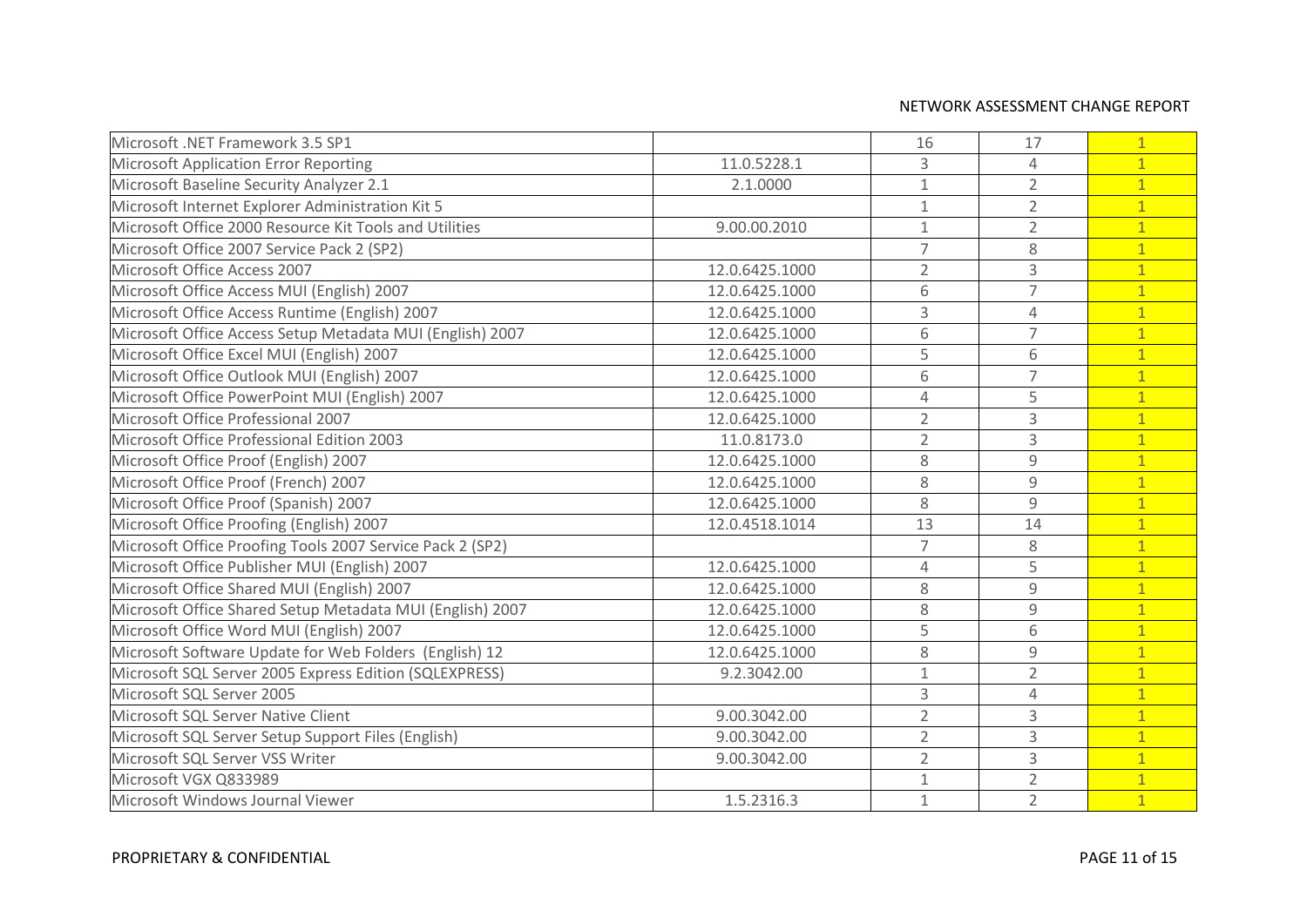| 4.10.9406.0     |                          |                          |   |
|-----------------|--------------------------|--------------------------|---|
| 8.70.1104.04    | 8                        | 9                        |   |
| 11.10.051       |                          |                          |   |
| 11.10.051       | $\mathbf{1}$             | $\overline{\phantom{0}}$ |   |
| 2.0.0004        | 3                        | 4                        |   |
|                 | 3                        | $\Delta$                 |   |
| 1.00.000        |                          |                          |   |
| 12              | 8                        | $\mathsf{q}$             |   |
| 12              | $\overline{2}$           | 3                        |   |
| 10.1.5000.5     | 11                       | 12                       |   |
| 11.0.6235       | 3                        | 4                        |   |
| 4.1.2           | 3                        | $\overline{A}$           |   |
| 9.00.3907       |                          |                          |   |
| 3.0.0.0         | 8                        | 9                        |   |
| 04.00.6001.503  | 11                       | 12                       |   |
| 5.2.3790.1830   | 3                        | 4                        |   |
| 20070217.021455 | 4                        | 5                        |   |
| 5.2.3790        | $\overline{2}$           | $\mathcal{R}$            | 1 |
| 8.1 (4331)      | $\overline{\phantom{0}}$ | 3                        |   |
|                 |                          |                          |   |

#### **2.16 Domain DNS**

| Any DNS entries which were   P   | Host |
|----------------------------------|------|
| added, removed, or modified      |      |
| between the previous and the $ $ |      |
| current assessment are listed    |      |
| below.                           |      |
| <b>Change Status</b>             |      |
| No Change                        |      |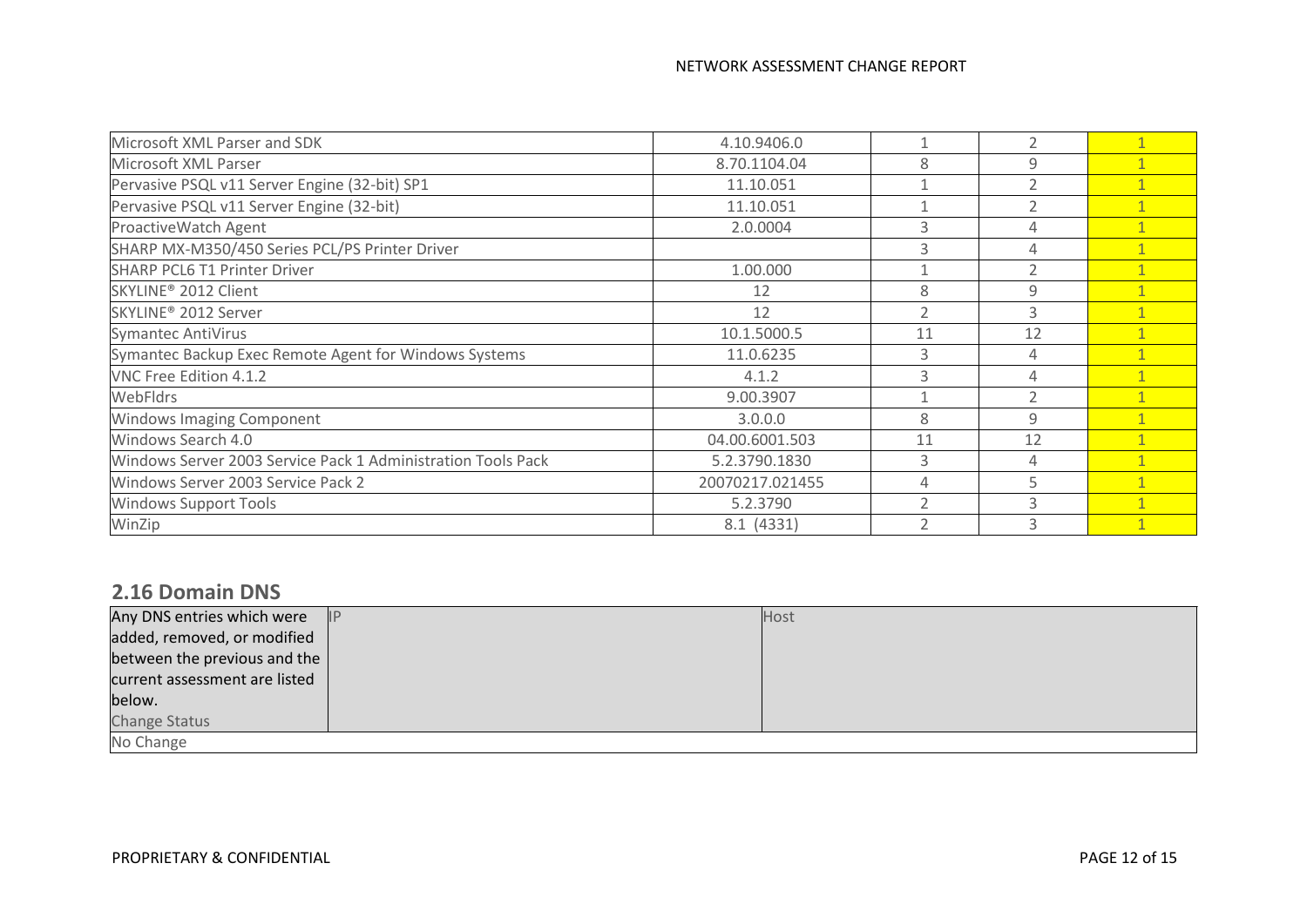#### **3. Internet Access**

This is a comparison of the Internet Access times between the two reports.

| <b>Internet Access [Previous]</b>                                           | Internet Access [Current]                                                   |
|-----------------------------------------------------------------------------|-----------------------------------------------------------------------------|
| <b>Latency Tests:</b>                                                       | <b>Latency Tests:</b>                                                       |
| Retrieval time for Google.com: 318 ms                                       | Retrieval time for Google.com: 391 ms                                       |
| Retrieval time for Yahoo.com: 1535 ms                                       | Retrieval time for Yahoo.com: 1530 ms                                       |
|                                                                             |                                                                             |
| Internet trace route to Google.com:                                         | Internet trace route to Google.com:                                         |
| Tracing route to www.google.com [74.125.157.147] over a maximum of 30 hops: | Tracing route to www.google.com [74.125.157.147] over a maximum of 30 hops: |
| 1 2 ms 107.7.15.129                                                         | 1 2 ms 107.7.15.129                                                         |
| 2 50 ms 10.4.27.245                                                         | 2 52 ms 10.4.27.245                                                         |
| 3 82 ms 97.67.118.1                                                         | 3 98 ms 97.67.118.1                                                         |
| 4 34 ms te10-0-0d0.cir1.atlanta6-ga.us.xo.net [216.156.108.23]              | 4 24 ms te10-0-0d0.cir1.atlanta6-ga.us.xo.net [216.156.108.25]              |
| 5 21 ms 216.156.108.18.ptr.us.xo.net [216.156.108.18]                       | 5 22 ms 216.156.108.18.ptr.us.xo.net [216.156.108.18]                       |
| 6 69 ms 72.14.233.56                                                        | 646 ms 72.14.233.56                                                         |
| 744 ms 209.85.254.247                                                       | 7 36 ms 209.85.254.247                                                      |
| 8 3128 ms                                                                   | 84898 ms                                                                    |
| 9 38 ms gy-in-f147.1e100.net [74.125.157.147]                               | 9 37 ms gy-in-f147.1e100.net [74.125.157.147]                               |
| Trace complete.                                                             | Trace complete.                                                             |

#### **4. Non A/D Devices**

Any Non Active Directory devices which were added, removed, or modified between the previous and the current assessment are listed below.

| <b>Change Status</b> | Computer Name | <b>Listening Port</b> | Server Type |
|----------------------|---------------|-----------------------|-------------|
| No Change            |               |                       |             |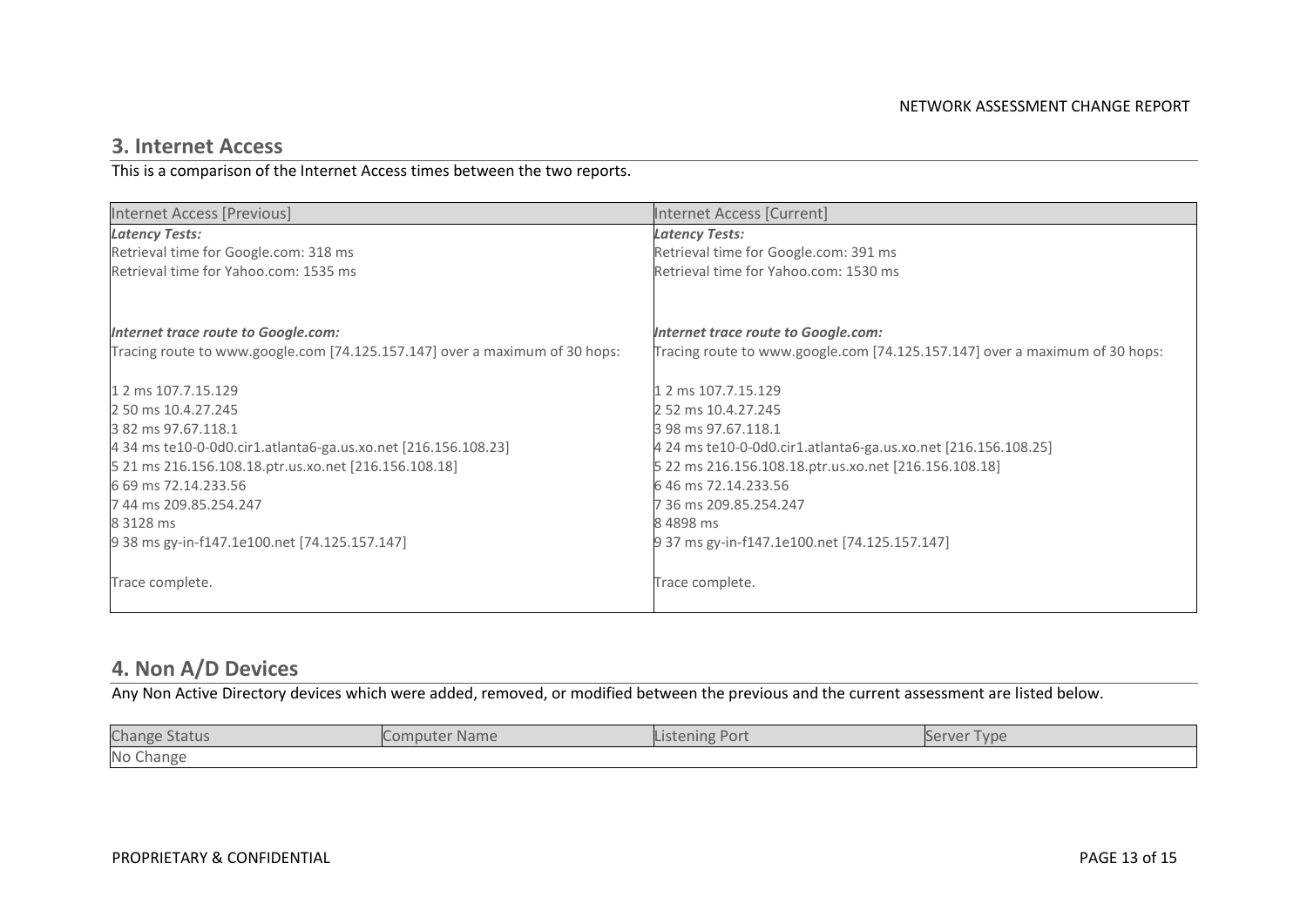#### **5. Internet Domain**

Any Internet Domain additions, removals, or modifications between the previous and the current assessment are listed below. *No Change*

#### **6. System Password Strength Assessment**

Any differences in system password strength between the previous and the current assessment are listed below.

IP Range for MBSA scan: 179.14.217.0-179.14.217.255

| Change<br>itatus | compute. | `sment |
|------------------|----------|--------|
| No Change        |          |        |

#### **7. Patch Summary**

Any differences in patching between the previous and the current assessment are listed below.

IP Range for Patch scan: 179.14.217.0-179.14.217.255

| C <sub>0</sub><br>omnu    | 55UI | Score |  |
|---------------------------|------|-------|--|
| No <sub>0</sub><br>∵hano⊢ |      |       |  |

#### **8. Listening Ports**

Computers or devices with a change of state for one or more listening reports are listed below. Potentially insecure ports are shown in Red.

| Computer     | <b>FTP</b> | <b>SSH</b> | Telnet | <b>SMTP</b> | <b>DNS</b> | <b>HTTP</b>  | <b>HTTPS</b> | SQLServer | <b>RDP</b> | <b>VNC</b>           | <b>HTTP</b> |
|--------------|------------|------------|--------|-------------|------------|--------------|--------------|-----------|------------|----------------------|-------------|
|              | 21/TCP     | 22/TCP     | 23/TCP | 25/TCP      | 53/TCP     | 80/TCP       | 443/TCP      | 1433/TCP  | 3389/TCP   | 5900/TCP             | 8080/TCI    |
| James-Laptop |            |            |        | Added       |            | <b>Added</b> |              |           | Added      |                      |             |
| CS-SRV02     |            |            |        |             |            | Added        |              |           |            | <b>Adod</b><br>nuucu |             |